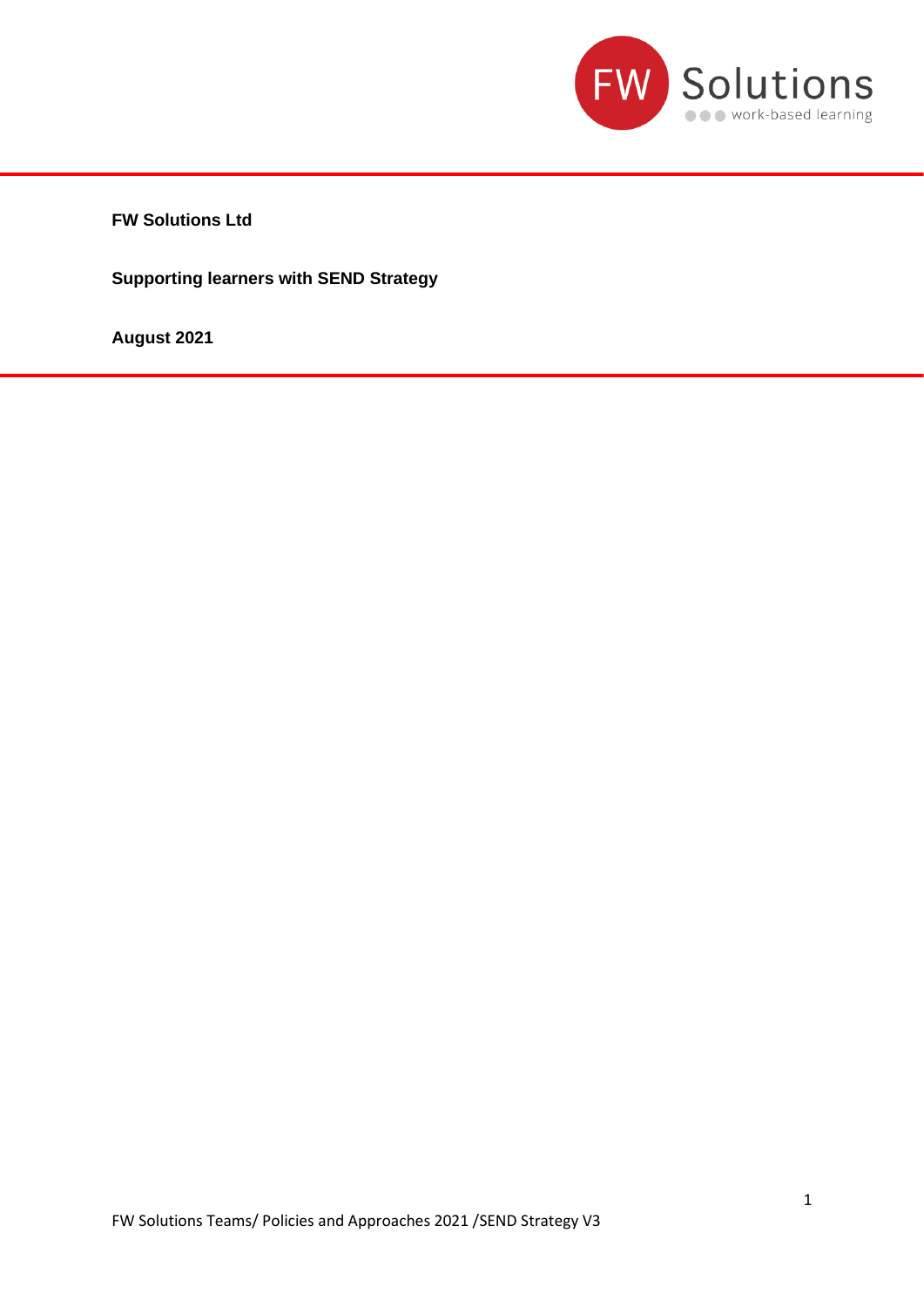#### **Introduction**

This document outlines FW Solutions' strategy for supporting young learners (aged 16-25) and adults with Special Educational Needs and Disabilities (SEND) within our Further Education and Apprenticeship provision. Our vision and priorities for young people and adults with SEND are set within the context of a changing national policy environment, and a changing local context.

In this version of the strategy, we also outline the strategy for supporting learners with SEND during the COVID 19 pandemic, where previous methods of 1:1 learning in person have been affected.

The strategy will be continually reviewed and updated to take account of feedback from stakeholders. In addition, it is likely that further changes are likely to take place in the Further Education and Apprenticeship arena over the next 5 to 10 years.

The introduction of the SEND code of practice January 2015 provided an ideal opportunity to improve our support for children and young people with SEND and their families.

This strategy is designed to reinforce our continuing commitment to high quality education services in the further education sector. It outlines how we intend to respond to national policy and the various local offers from the local authorities in areas in which we deliver apprenticeships and adult training. We are committed to ensuring SEND strategies translate into real improvements for vulnerable learners and their families and positive outcomes for their education and careers.

This strategy outlines the key principles of the Government's Special Educational Needs and Disability code of practice: 0 to 25 years. The overall vision for children and young people with special educational needs and disabilities in Further Education is the same as for all children and young people – that they achieve well in their early years, at school and then college or further education and training and transition into adulthood and lead happy and fulfilled lives. FW Solutions' strategy also encompasses the support requirements of adult apprentices and further education learners with SEND to engage in inclusive education programmes.

From the Code of practice, children and young people's experiences will be of a system which is less confrontational and more efficient. Their special educational needs and disabilities will be picked up at the earliest point with support routinely put in place quickly. Following their school journey, the aspirations for young people and adults with SEND engaging in our adult education programmes will be raised through an increased focus on life outcomes, including employment and greater independence.

This strategy provides support for staff members in identifying work-based strategies, which may be useful in meeting learners' needs within teaching and learning sessions. However, we know that one size does not fit all learners. This strategy represents a range of strategies which Teaching and Learning Co-ordinators have found helpful in range of contexts. This strategy also provides support for staff to engage with learners with SEND where the COVID 19 pandemic has been a barrier to face to face training.

TLCs are encouraged and supported to consider the strategies given and to use those which are most relevant to the subject content, their own teaching style, the learner's learning style preference, the learner's immediate needs and whether teaching is delivered in person or remotely.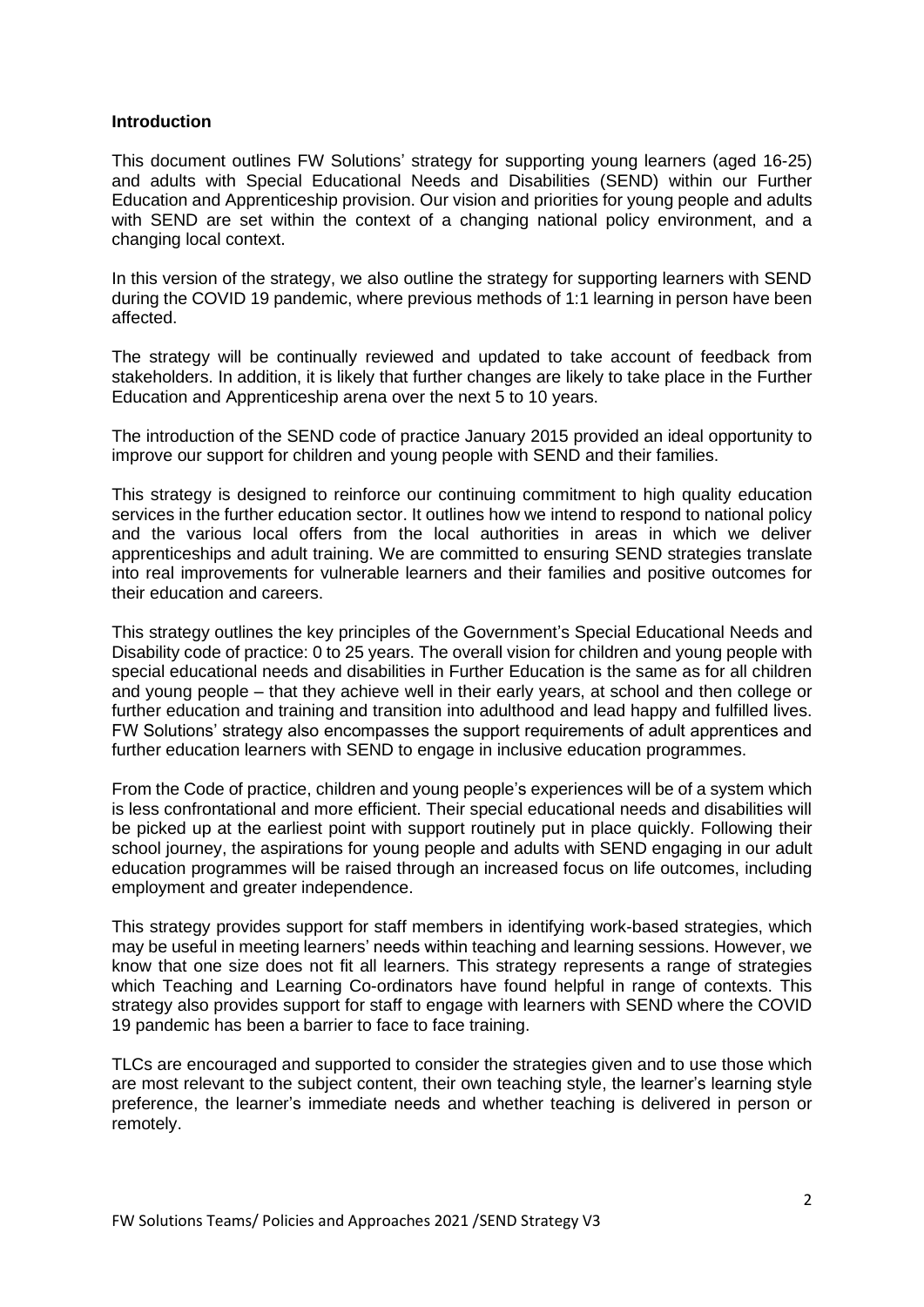# *Learners with learning difficulties may have:*

- $\triangleright$  difficulty acquiring basic literacy and numeracy skills
- $\triangleright$  their speech and language development may be delayed in comparison to their peers
- $\triangleright$  learners with learning difficulties will acquire and retain new concepts and ideas slowly

Learning disabilities look very different from one person to another. A person may struggle with reading and spelling, while another person loves to read but can't understand maths, while another person may have difficulty understanding what others are saying or communicating out loud.

# *Common types of learning disabilities:*

- ➢ *Dyslexia* Difficulty with reading problems reading, writing, spelling, speaking
- ➢ *Dyscalculia* Difficulty with maths problems doing maths problems, understanding time, using money
- ➢ *Dysgraphia* Difficulty with writing problems with handwriting, spelling, organizing ideas
- ➢ *Dyspraxia* (Sensory Integration Disorder) Difficulty with fine motor skills problems with hand-eye coordination, balance, manual dexterity
- ➢ *Dysphasia/Aphasia* Difficulty with language problems understanding spoken language, poor reading comprehension
- ➢ *Visual Processing Disorder* Difficulty interpreting visual information problems with reading, maths, maps, charts, symbols, pictures

Difficulty in an education or work environment, like those experienced by apprentices, does not always stem from a learning disability. FW Solutions recognises that anxiety, depression, stressful events, emotional trauma, and other conditions affecting concentration can make learning more of a challenge. In addition, ADHD and autism sometimes co-occur and can be linked with Special Educational Needs and Disabilities.

- ➢ *ADHD* Attention deficit hyperactivity disorder (ADHD), while not considered a learning disability, can certainly disrupt learning. A person with ADHD often has problems sitting still, staying focused, following instructions, staying organized, and completing coursework.
- ➢ *Autism*  Difficulty mastering certain academic skills can stem from pervasive developmental disorders such as autism and Asperger's syndrome. People with autism spectrum disorders may have trouble communicating, reading body language, learning basic skills, making friends, and making eye contact.

# *Strategies for FW Solutions' teaching and learning practice:*

- $\triangleright$  ensure that lesson resources, written text and spoken language is appropriately differentiated to take into account the learner's learning difficulties
- $\triangleright$  break curriculums and lessons down into small steps
- $\triangleright$  recognise where remote/online learning is not effective for the learner and re-evaluate strategies to ensure the learner remains engaged and on target
- $\triangleright$  link teaching to specific areas of job role or life experiences
- ➢ ensure that key concepts and vocabulary are constantly recalled and reused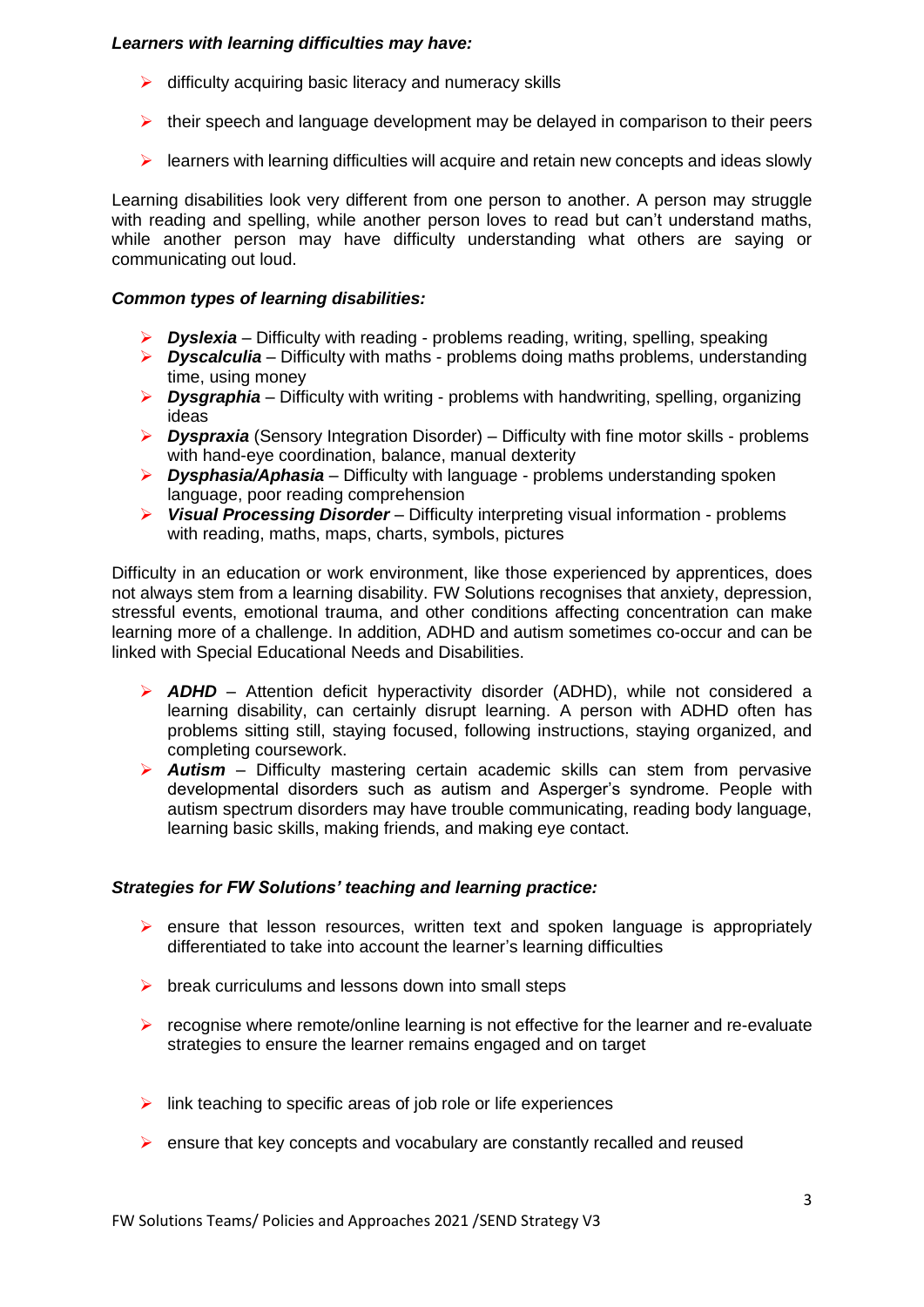- $\triangleright$  differentiate the use of teaching and assessment and encourage the learner to present their work in a variety of ways
- ➢ recognise and reinforce effort and success by rewards and praise
- $\triangleright$  Encourage employers and others involved in work and learning to support the learner to put their learning in to real life practice and find strategies that work when the TLC is not present in the setting to support them

# *Key features of the SEND code of practice linked to FW Solutions' teaching and assessment of learners with SEND:*

A graduated approach - One of the key aspects of the SEND Code of Practice is the fourstage process of 'assess, plan, do, review'; this is known as a 'graduated approach' to planning for and meeting the needs of young people and adults with SEND. This process may start as soon as concerns are identified before a diagnosis has been finalised. This special educational provision or SEN support should take the form of a four-part cycle through which earlier decisions and actions are revisited, refined and revised with a growing understanding of the learner's needs and of what supports the learner in making good progress and securing good outcomes. The application and results of each step will be different for each young person or adult on a learning programme. The strength of the approach is that it is:

*Flexible* - you can adapt it to any young person or adult learner regardless of their learning programme

*Cumulative* - if you adhere to the approach, understanding and provision will improve.



We have adopted this graduated approach to the teaching and assessment of our learners with SEND.